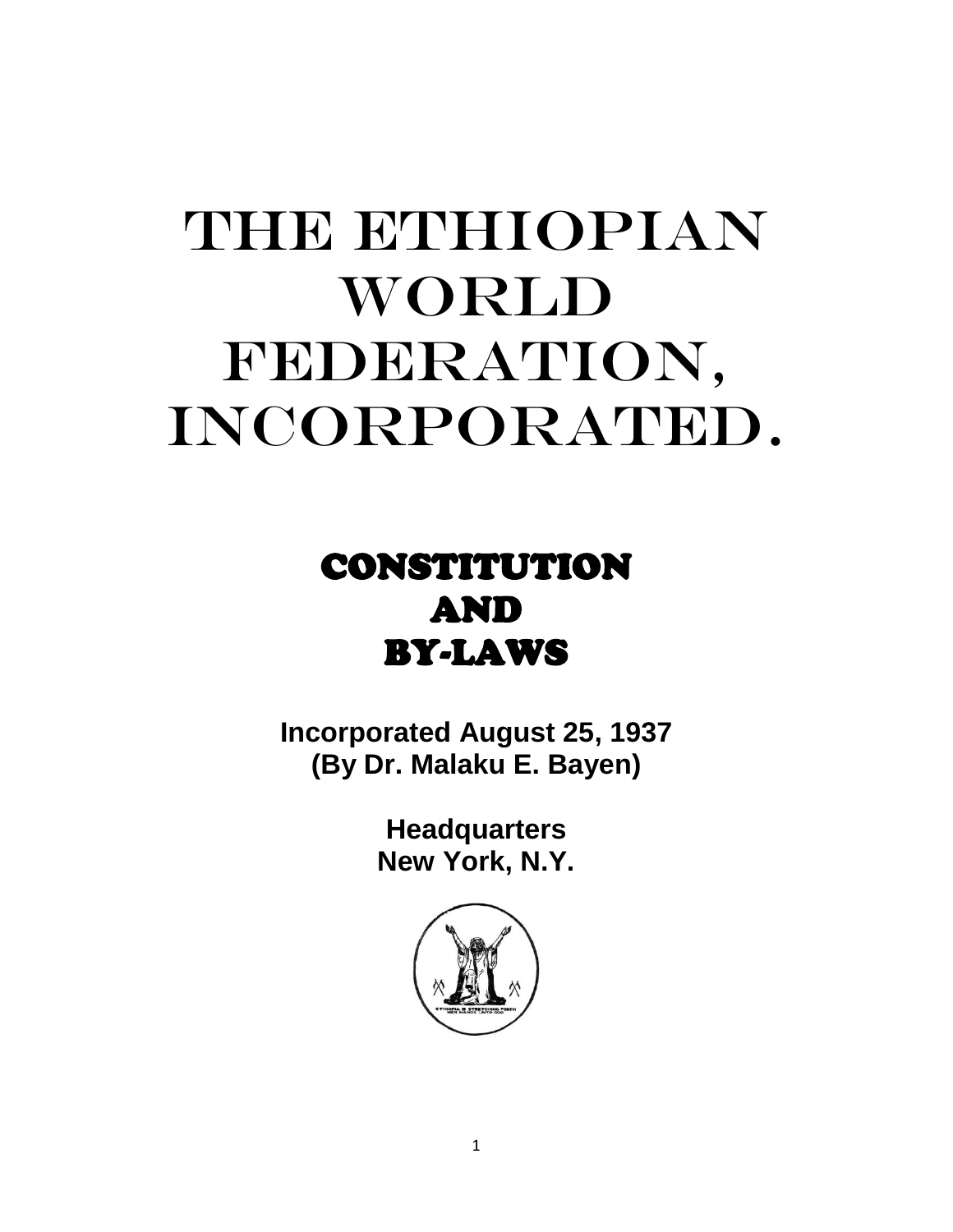#### **PREAMBLE**

**We, the Black Peoples of the World, In order to effect Unity, Solidarity, Liberty, Freedom and Self-determination, to secure Justice and maintain the Integrity of Ethiopia, which is our Divine heritage, do hereby establish and ordain this Constitution for The Ethiopian World Federation, Incorporated.**

# **CONSTITUTION AND BY-LAWS OF THE ETHIOPIAN WORLD FEDERATION, INCORPORATED**

#### **ARTICLE I**

#### **Name, Aims and Objects**

Section 1. The name of this organization shall be the Ethiopian World Federation, Incorporated.

Section 2. The aims and objects of the Ethiopian World Federation, Incorporated, shall be:

- a) To promote love and good-will among Ethiopians at home and abroad and thereby to maintain the integrity and sovereignty of Ethiopia, to disseminate the ancient Ethiopian culture among its members, to correct abuses, relieve oppression and carve for ourselves and our posterity, a destiny comparable with our idea of perfect manhood and God's purpose in creating us; that we may not only save ourselves from annihilation, but carve for ourselves a place in the Sun: in this endeavor, we determine to seek peace and pursue it, for it is the will of God for man.
- b) To promote and pursue happiness; for it is the goal of human life and endeavor.
- c) To usher in the teaching and practice of the Fatherhood of God and the brotherhood of man.
- d) To promote and stimulate interest among its members in world affairs, and to cultivate a spirit of international goodwill and comity.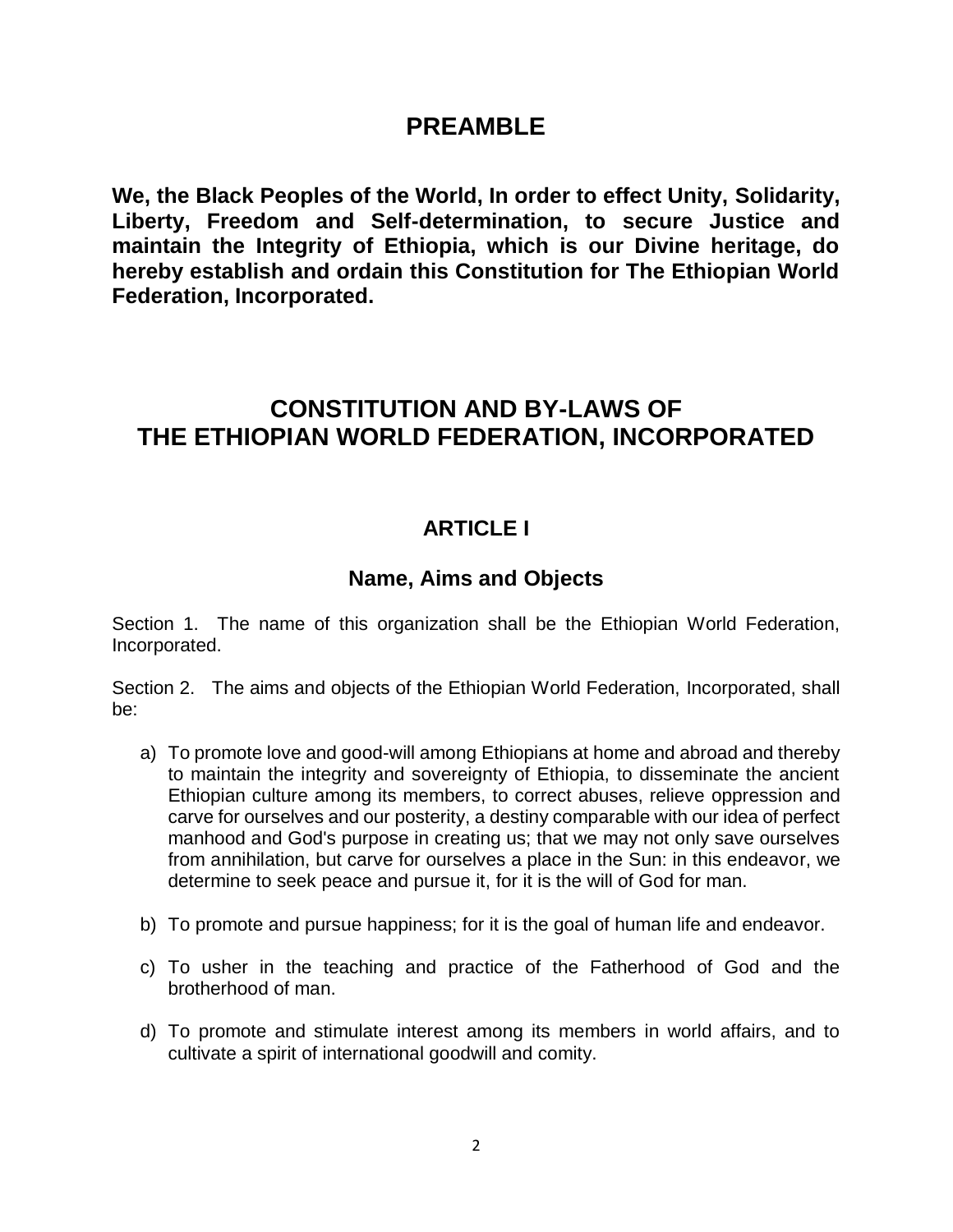- e) To promote friendly interest among its members, to develop a fraternal spirit among them and to inculcate in its members the desire to render voluntary aid and assistance to one another at all times.
- f) To render voluntary aid and protection to its members, without fee or charge for same when in need. And, if necessary, to provide and care for refugees and disabled victims of the Italio-Ethiopian war.
- g) To give concrete material and voluntary aid without fee or charge for the same, to all such refugees and disabled victims and to raise funds by voluntary subscription for the purposes aforementioned. There shall be no charge, fee, beneficiary tax or other assessment upon the members of the Ethiopian World Federation, Incorporated, except for dues, provided for in the Constitution and By-Laws of the Ethiopian World Federation, Incorporated.
- h) To encourage its members to develop interest and pride in Democratic institutions and to promote Democratic principles and ideals.

May God help us to accomplish these aims and ideals.

Section 3. **Scope.** The Ethiopian World Federation, Incorporated, shall be International in scope.

Section 4. **Headquarters.** The Headquarters of the Ethiopian World Federation, Incorporated, shall be in the City of New York, State of New York, United States of America.

Section 5. **Colors.** The official Colors of the Ethiopian World Federation, Incorporated, shall be the same as the National Colors of Ethiopia Green, Gold and Red.

Section 6. **Eligibility to Office.** Male and female shall be equally eligible to all offices.

Section 7. **Non-Partisan Character.** The Ethiopian World Federation, Incorporated, shall be non-partisan and non-political in character, but in cases where partisan, political, or other issues tend to affect the Ethiopian World Federation, Incorporated, adversely in the carrying out of its aims and objects, it shall be free to combat such issues with the best legal means at its disposal.

Section 8. No individual who is a member of any other organization, political party, religious group or sect, which requires that individual to pledge unswerving allegiance to its tenets, thus depriving him of freedom of thought and action which may be necessary in carrying out the aims and objects of the Ethiopian World Federation, Incorporated, sbal1 be elected or appointed to office, or shall allow himself to be elected to any office. Any election or appointment to office in violation of this Section, shall be null and void.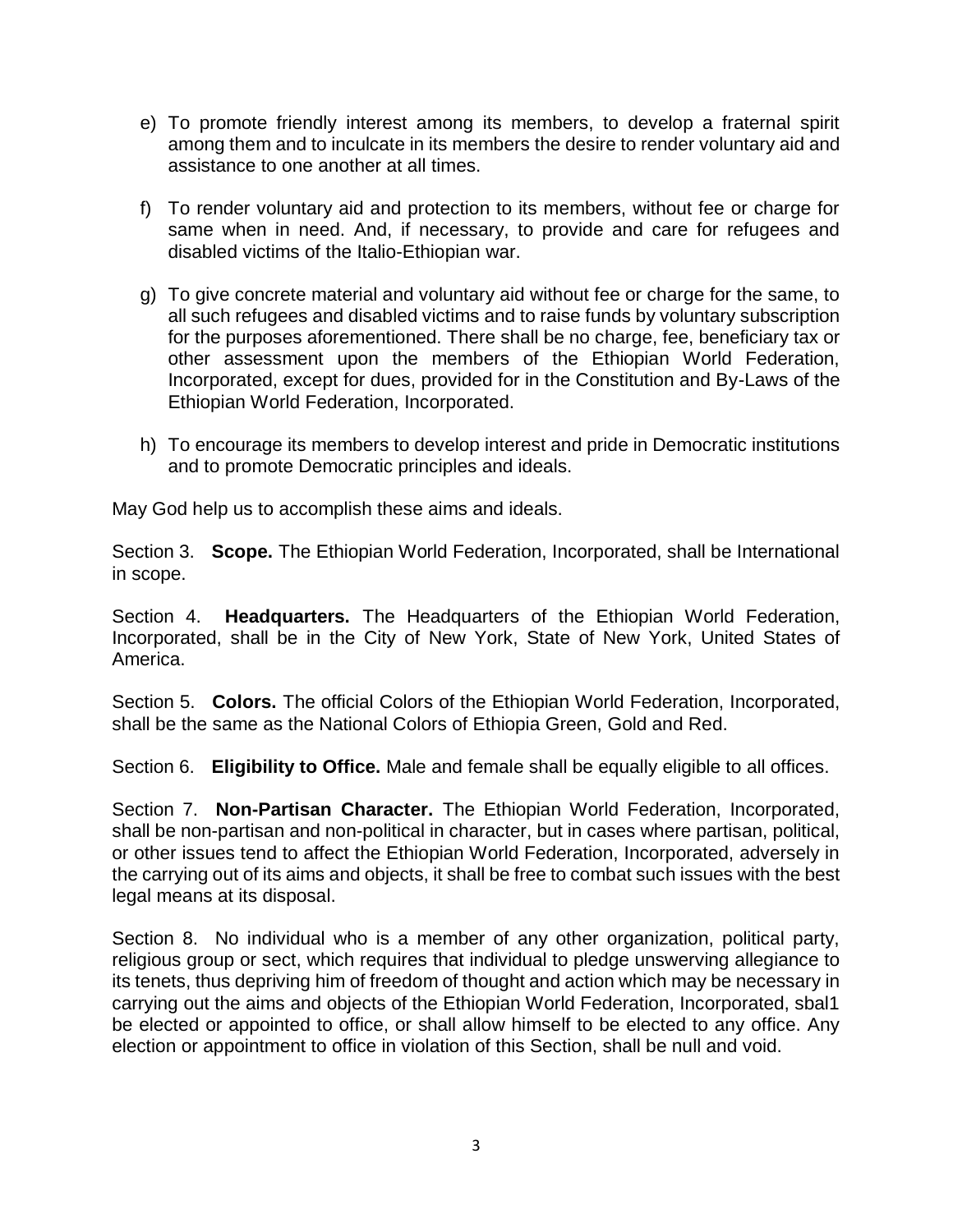#### **ARTICLE II**

#### **Membership**

Section 1. The membership shall comprise the **BLACK PEOPLES** of the world.

Section 2. **Application.** Application for membership shall be in writing.

Section 3. **Rejection.** The Ethiopian World Federation, Incorporated shall have the right to reject any application for membership without giving reasons.

Section 4. **Joining fee**. The Ethiopian World Federation, Incorporated, shall have the right to a fix a joining fee. There shall be a joining fee of One Dollar (U.S. \$ 1:00). However, The Ethiopian World Federation, Incorporated, through its Executive Council, shall have the right to grant special dispensation to certain areas and to adjust this fee to suit the conditions thereof, provided, however, that in no area the amount effected by the dispensation shall exceed One Dollar (U.S. \$1.00).

Section 5. **Dues.** The Ethiopian World Federation, Incorporated, shall have the right to establish membership dues. The membership dues shall be ten cents (U.S. \$.10) per week. These dues shall be remitted to the Headquarters.

Section 6. **Unfinancial Members.** Any member who is twelve weeks in arrears in the payment of dues shall be unfinancial in the organization.

### **ARTICLE III**

### **International Officers.**

Section 1. There shall be the following International Officers of the Ethiopian World Federation, Incorporated:

- **(a) President**
- **(b) First Vice-President**
- **(c) Second Vice-President**
- **(d) Executive Secretary**
- **(e) Treasurer**
- **(f) Organizer**
- **(g) Chaplain**

Section 2. **Executive Council.** There shall be an Executive Council composed of the elected International Officers, together with three (3) additional members elected by the Convention.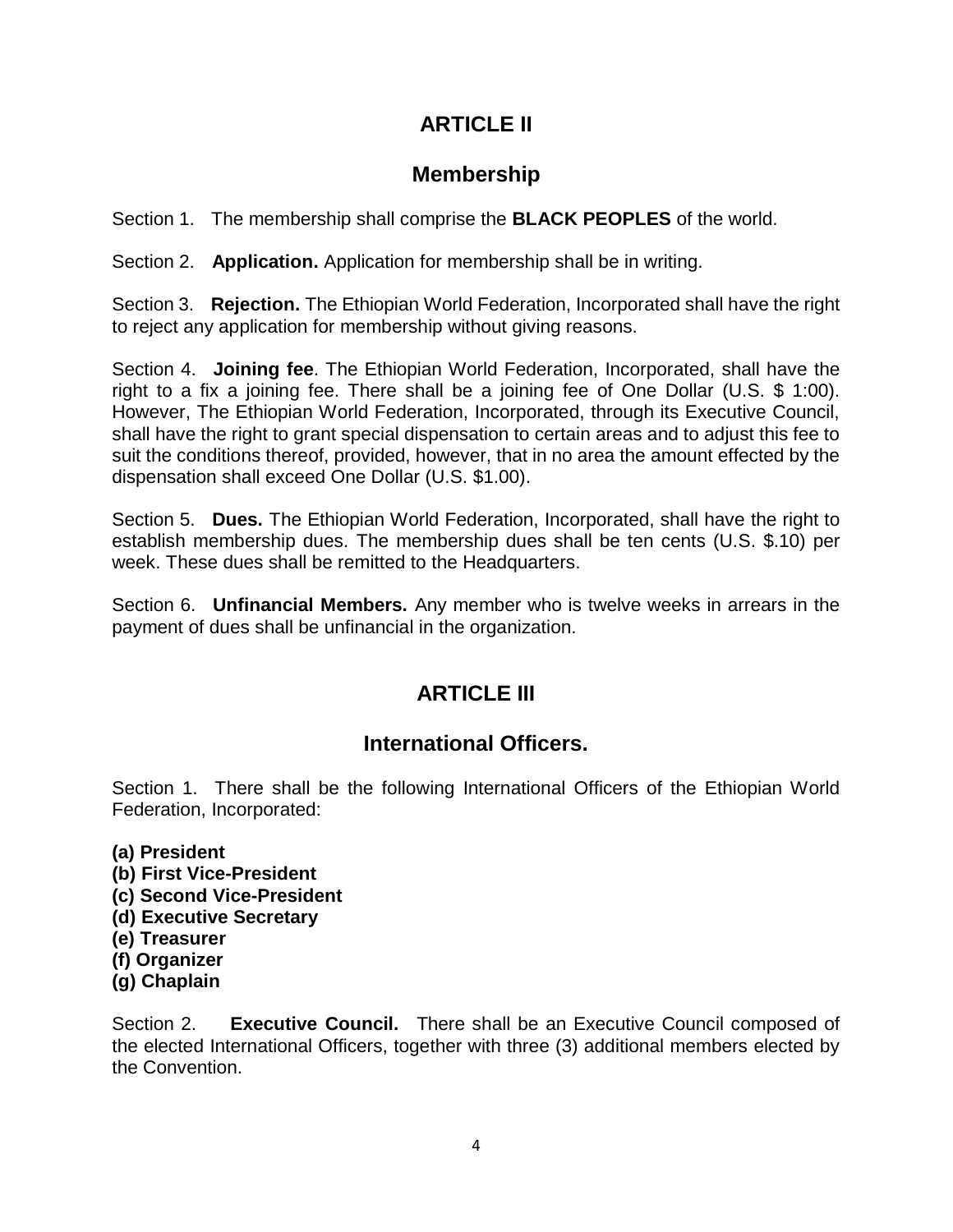#### Section 3. **Duties of International Officers:**

(a) **The International President** shall be the executive head of the Ethiopian World Federation, Incorporated, and shall reside in the City of New York. It shall be the duty of the International President to preside at the International Conventions and to deliver an address on the state of the Ethiopian World Federation, Incorporated. He shall sign all legal documents and be Chairman of the International Executive Council. It shall be his duty to call Conventions as appointed by law, and in cases of emergency, by and with the consent of the Executive Council, call special conventions.

(b) **The First International Vice-President** shall reside in the City of New York and shall assume the duties of the International President in his absence or when requested to do so by him.

(c) **Second International Vice-President:** The 2nd International Vice-President shall perform the duties of the First Vice-President in his absences and shall assist the First Vice-President in the performance of such duties as may be assigned to him by the President. In case of death or permanent disability of the First Vice-President, the International Executive Council shall name the Executive Head to serve until the next general election.

(d) **Executive Secretary:** The Executive Secretary shall have charge of the main office of the Ethiopian World Federation, Incorporated, and shall be held responsible to the Executive Council for the conduct of the business thereof. All acts of the Executive Secretary shall be subject to the approval of the Executive Council. The Executive Secretary shall appoint all office employees, subject to the approval of the Executive Council and shall when necessary, submit to the Executive Council the name of any member of the office staff for promotion to the head of a department. The Executive Secretary shall receive all monies from locals and other sources. All monies so received shall be turned over, within 24 hours, to the Treasurer, who shall give a receipt or receipts to the Executive Secretary. The Executive Secretary shall forward receipts to all locals for monies received from them. The Executive Secretary shall submit quarterly reports to the Executive Council.

(e) **Treasurer:** It shall be the duty of the International Treasurer to receive all monies from the Executive Secretary. He shall, in conjunctions with other members of the Banking Committee, deposit all amounts of money in the bank or banks designated by the Executive Council. His books shall be open to inspection by the Executive Council at all times. He shall issue receipts for all monies received by him for the organization. He shall pay out monies upon order of the Executive Council only. He shall be bonded by a reliable surety company. The premium for such a bond shall be paid by the organization. He shall be a member of the Executive Council.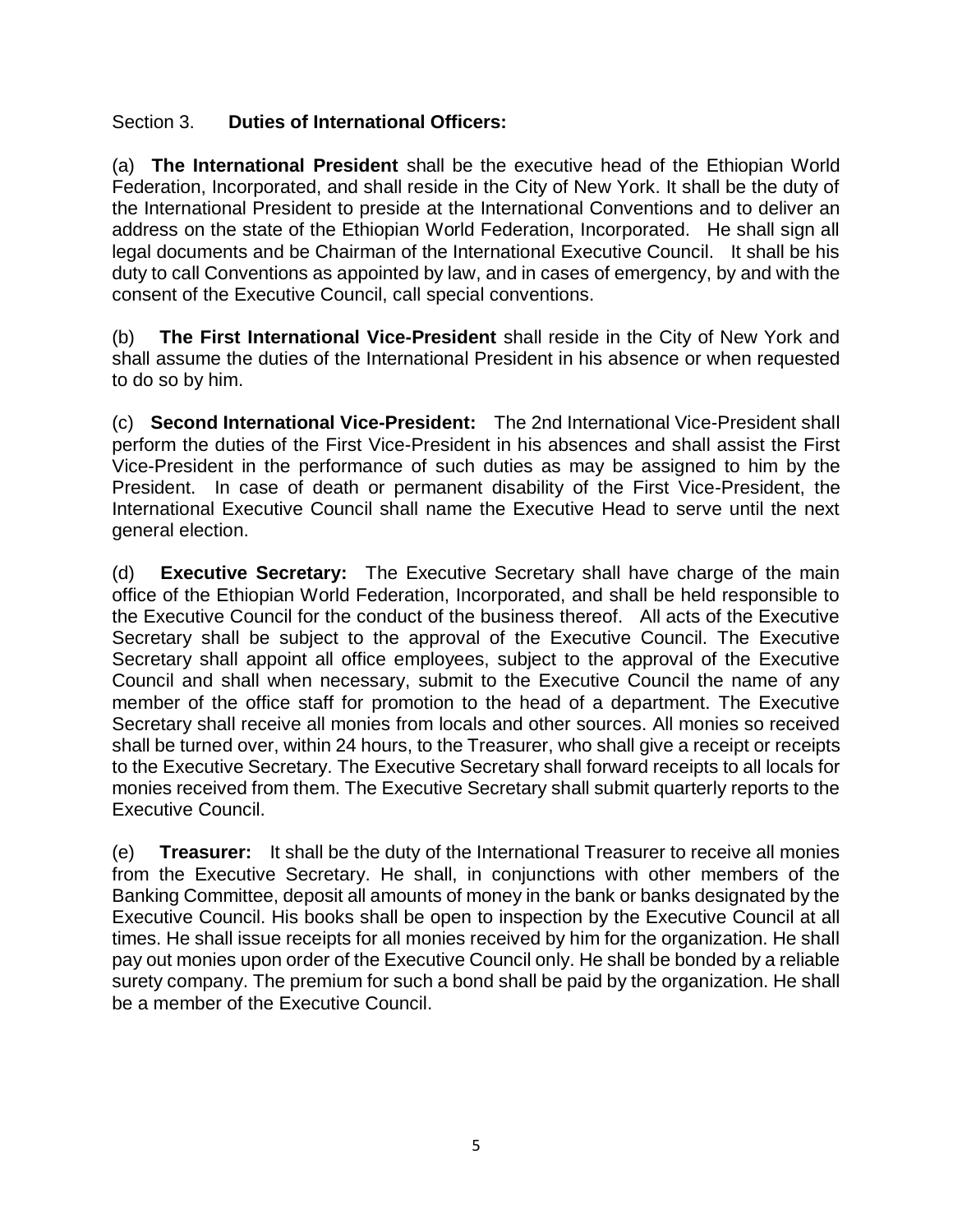(f) **International Organizer:** It shall be the duty of the International Organizer to organize locals, to supervise locals already established and to keep them in good working order. He shall also perform such other duties as may be assigned to him by the Executive Council. He shall keep the Headquarters informed of his activities from week to week and he shall submit a monthly report**.**

(g) **Absence:** Any officer absenting himself from three (3) successive meetings and failing to submit sufficient reason for his absence, this office may be declared vacant by the Executive Council.

Section 4. The Executive Council of the Ethiopian World Federation, Incorporated, shall instruct locals from time to time on matters not herein mentioned. All questions of procedure not specifically mentioned in this Constitution shall be governed by Robert's Manual of Parliamentary Procedure.

## **ARTICLE IV**

#### **Conventions, Elections, Installations, Meetings**

Section 1. **Conventions:** There shall be an annual Convention of the Ethiopian World Federation, Incorporated. It shall be called on the sixteenth day of July. The Convention shall select the place of meeting of the succeeding Convention.

Section 2. **Delegates** to the Convention: Each local shall be entitled to representation in Convention by delegates. There shall be 'one delegate for each 25 members up to one hundred, and for each additional one hundred members or part thereof, one additional delegate. One-third (1/3) of the number of duly accredited delegates to any Convention shall constitute a quorum at that Convention.

Section 3. **Elections:** The election of all international officers shall take place during the Convention. The election shall be by ballot. All locals shall hold their election during the first two weeks in December.

Section 4. **Term of Office:** All officers, international and local, shall be elected for a term of one year.

Section 5. **Installation:** The installation of elected international officers shall be held on a date preceding the closing of the Convention. The installation of officers of locals shall be at the first regular meeting in January following the election.

Section. 6. **Uniforms:** The Ethiopian World Federation, Incorporated, shall have the right to decide on the kind of uniform, if any, to be worn during parades and Conventions.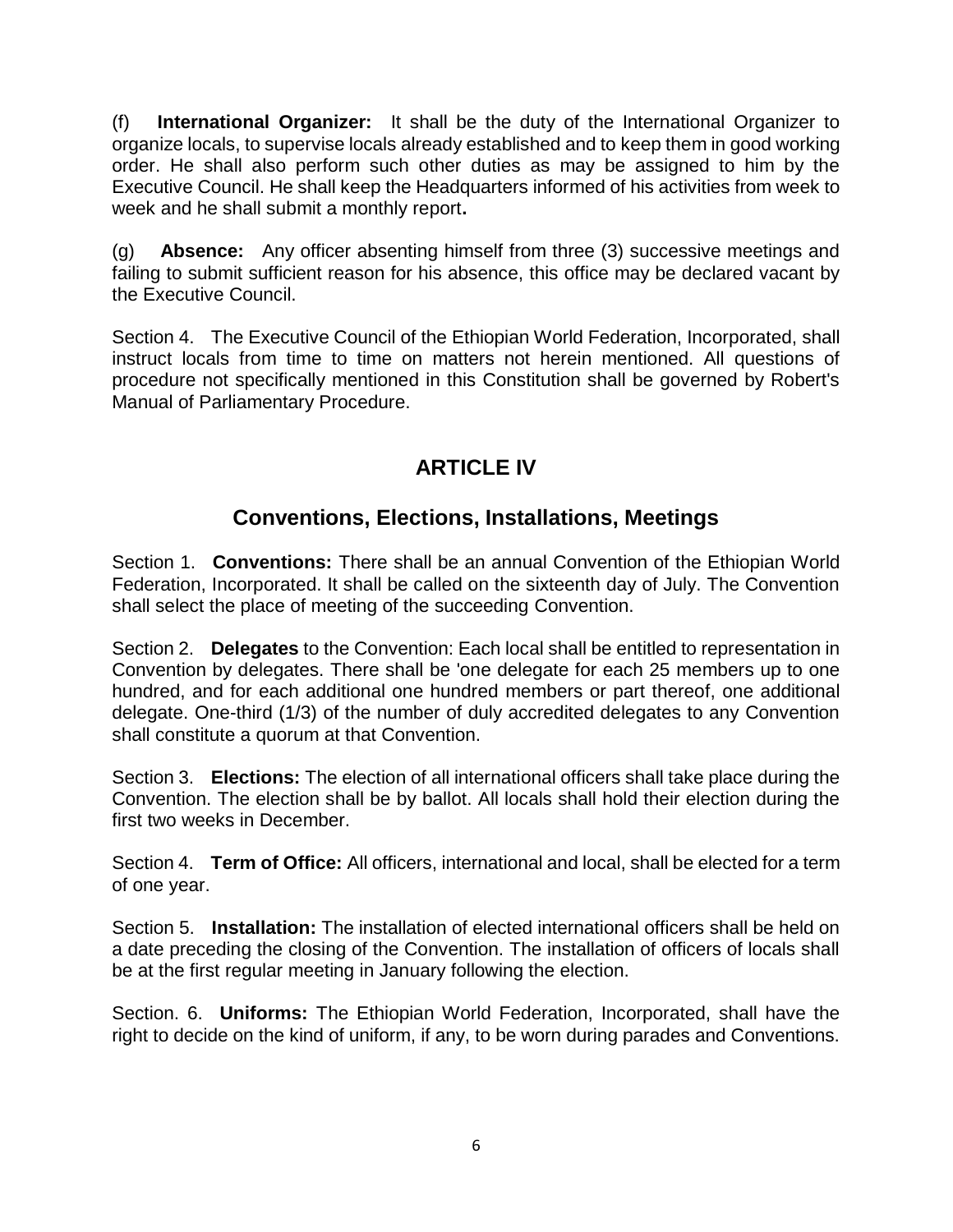Section 7. **Meetings:** It shall be within the discretion of any local to hold its meetings as often as desired, provided, however, that there shall be held regular meetings twice per month.

Section 8. Nine members in good standing shall constitute a quorum for the transaction of business in the local.

#### **ARTICLE V**

#### **Locals**

Section 1.

- a) The first unit of the Ethiopian World Federation, Incorporated, in the City of New York shall be known as Local Number One.
- b) The duly elected officers of Local No. I shall be the International Officers, except the President, until a Convention is called and International Officers are duly elected.

Section 2.

- a) The right to issue charters is vested in the Executive Council.
- b) The right to revoke charters is vested in the Executive Council.

### **ARTICLE VI**

#### **Establishment of Locals.**

Section 1.

- a) Any twenty-five (25) persons or more, desirous of forming a local, shall apply to the Executive Council for a charter.
- b) The fee for this charter shall be ten (\$10.00) Dollars.

Section 2. The officers of each local of the Ethiopian World Federation, Incorporated, shall be: President, First Vice-President, Second Vice-Presidents, Treasurer, Financial Secretary, Recording-Corresponding Secretary, Chaplain, Sergeant-at-Arms.

Section 3. Each local shall establish an Executive Committee. This Executive Committee shall be composed of the President, First Vice-President, Second Vice-President, Treasurer, Financial Secretary, Recording-Corresponding Secretary, Chaplain, Sergeant-at-Arms and the three (3) other members elected by the local.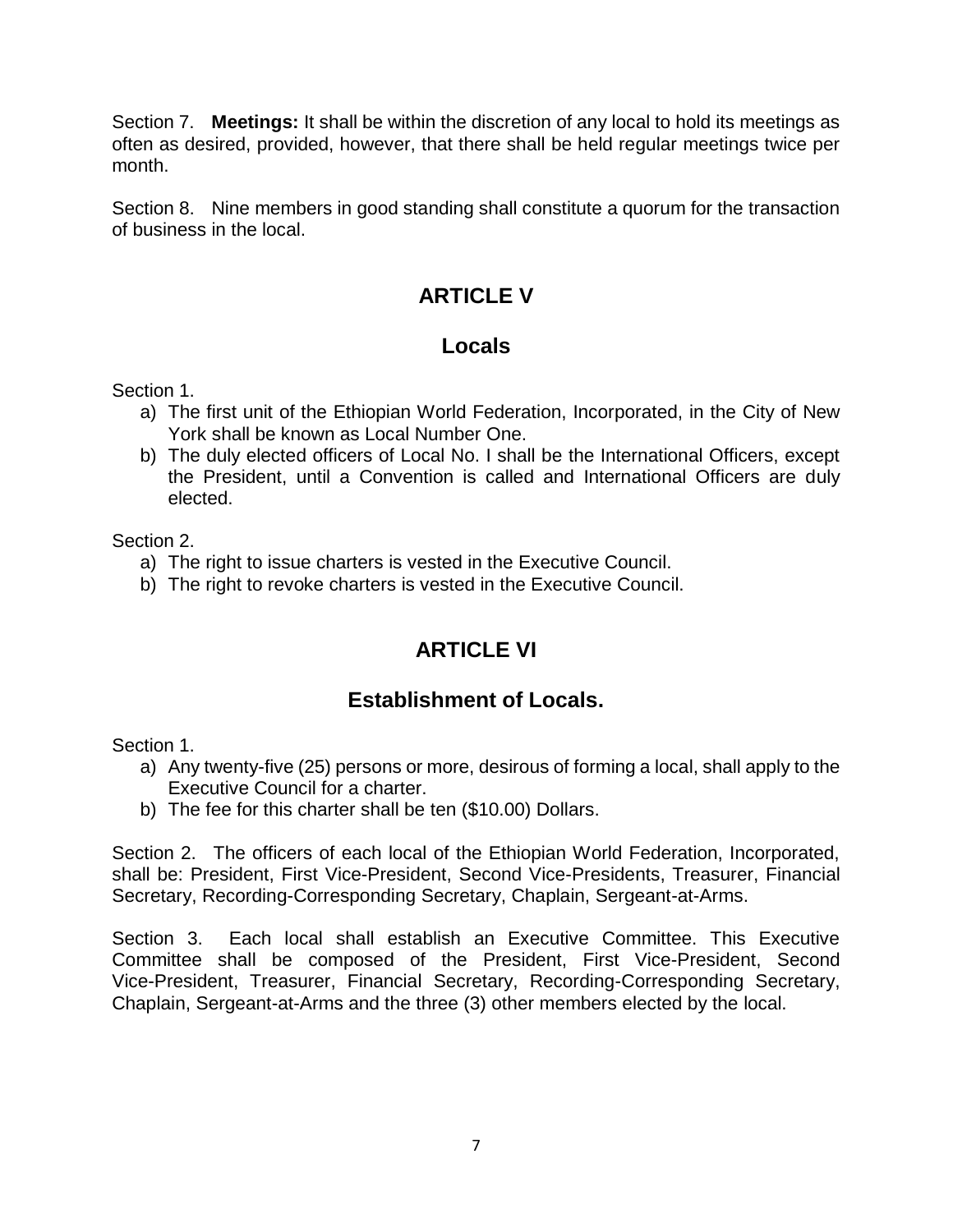#### Section 4. **Duties of Officers-Locals:**

- a) **President**: The President shall preside at all meetings, sign all documents of the local and appoint all committees and units. The President shall have power to call special meetings in the general interest of the organization whenever he deems it necessary. The President shall be ex-officio member of all committees.
- b) **Vice-President**: It shall be the duty of the Vice-Presidents, in their order to preside at regular meetings in the absence of the President or whenever requested to do so by him or her.
- c) **Treasurer**: It shall be the duty of the Treasurer to receive from the Financial Secretary all monies belonging to the local giving a voucher for same, and shall deposit or cause to be deposited, twenty-four hours after its receipt, such monies in a bank or banks selected by the Executive Committee. He shall payout monies on order of the Executive Committee only. He shall make a monthly report to the local on a blank provided for the purpose, submitting a certified copy to the Headquarters. He shall be bonded.
- d) **Financial Secretary**: It shall be the duty of the Financial Secretary to receive all monies from subscriptions, dues, contributions, rallies and special efforts from the members of the local, and from all other sources, give a receipt and keep an accurate record thereof. He shall turn over all such monies to the Treasurer at the close of each meeting and shall demand a voucher therefor. He shall be bonded. The books of the Financial Secretary shall be open to the Executive Committee of the local or to any person authorized by said committee to examine them. The Financial Secretary shall be required to collaborate with the Recording-Corresponding Secretary and shall, on request, give such information as may be required by the Recording Corresponding Secretary of entries or records made in his books. The Financial Secretary shall make a monthly report to the local on a blank provided for the purpose, submitting a signed copy to the Headquarters.
- e) **Recording-Corresponding Secretary**: It shall be the duty of the Recording Corresponding Secretary to keep a correct record of the minutes and proceedings of the regular meetings. He shall keep a correct list of the members of the local. He shall be required to collaborate with the Financial Secretary and shall on request give such information as may be required by the Financial Secretary of entries or records made in his books. He shall keep on file all reports and communications. He shall affix his signature, together with the seal of the local, to all documents. He shall keep the seal of the local under his personal supervision. He shall read all reports and minutes of previous meetings. He shall be a member of the Executive Committee of the local. The Recording-Corresponding Secretary shall have charge of all books, literature, flags, buttons, stamps and all salable articles of the local and shall turn over the proceeds from the sale thereof to the Financial Secretary.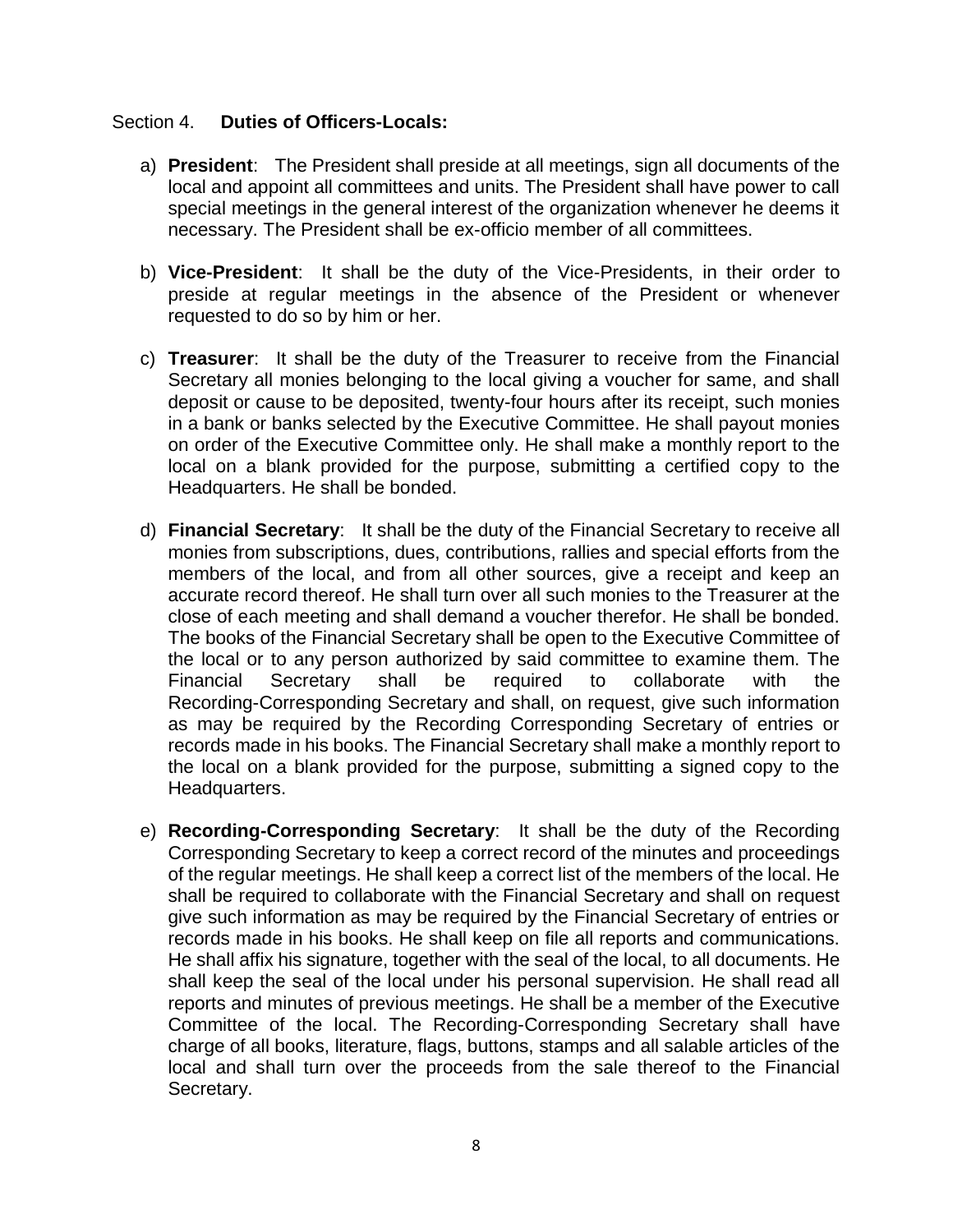- f) **Chaplain**: It shall be the duty of the Chaplain to open and close every meeting of the local with prayer and to minister to the spiritual needs of the members. He shall be responsible. for the moral tone pervading the local. He shall transmit to the local such instructions and literature as shall be sent to him from time to time by the International Chaplain. He shall be a member of the local committee on Complaints and Grievances and of the Sick Committee.
- g) **Sergeant-at-Arms**: The Sergeant-at-Arms shall attend all meetings of the local and see that the meeting room is in order. He shall attend at the door of the meeting room, prevent the admission of any person who is not entitled to admission, or whose conduct is unbecoming; and when instructed by the President, shall remove from the meeting room any person whose conduct is not in keeping with good order and discipline. He shall perform any and all such other duties pertaining to his office as might be required of him by the President.

#### **ARTICLE VII**

#### **Committees**

Standing Committees: The following committees shall be established:

Section 1. Banking, Membership, Education, Publicity, Sick, Ways & Means, Information, Auditing, Complaints & Grievances, House Committee and such other committees as shall from time to time become necessary provided that such committees are approved by the International Executive Council.

- a) **Banking Committee:** There shall be a Banking Committee composed of the President, Treasurer and three (3) other members elected from the body. It shall be the duty of the Banking Committee to keep a check on the deposits and withdrawals by the Treasurer and to assist him in any way he desires. It shall have access to the bank books held by the Treasurer and may from time to time check with him, his bank accounts and financial dealings.
- b) **Membership:** It shall be the duty of the Membership Committee to devise plans to increase the membership of the local; to visit delinquent members; to encourage their attendance at the meetings and encourage them in the full performance of their duties.
- c) **Education:** It shall be the duty of the Committee on Education to provide for the use of the members, books, papers, magazines and all historical and cultural material and literature touching racial questions as well as political, economic, social, health, agricultural and other matters which will aid in the betterment of Black Peoples and humanity in general. This committee shall from time to time plan and conduct educational programs.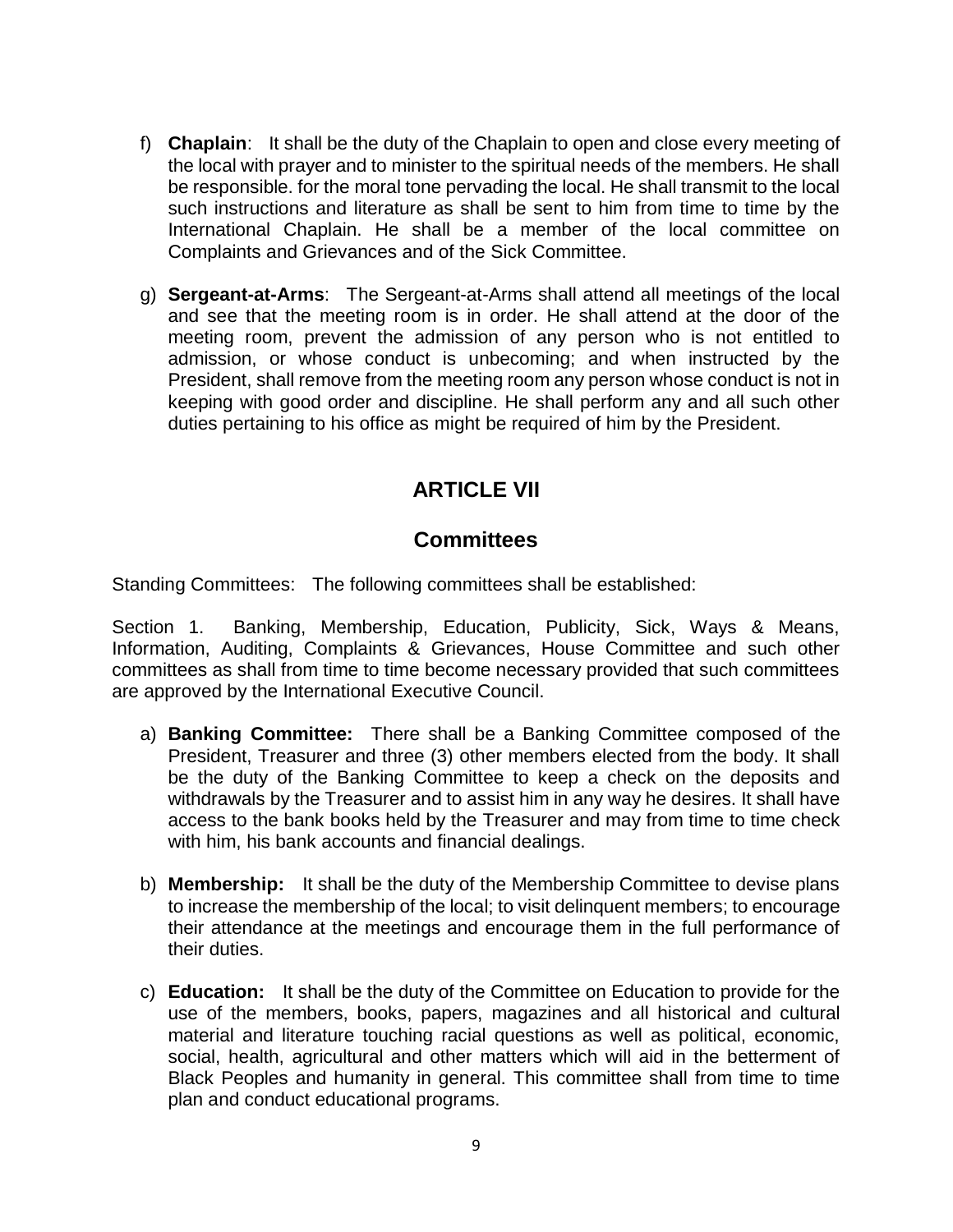- d) **Publicity Committee:** It shall be the duty of the Committee on Publicity to keep before the public the aims and objects of the organization and the work of the local. It shall endeavor to publicize its activities. It shall be responsible for the distribution of the official organ of the Ethiopian World Federation, Incorporated
- e) **Sick Committee:** It shall be the duty of the Sick Committee to keep a list of the sick members; to visit them regularly and to encourage the general membership to do so. It shall evince a genuine interest in the sick members, doing all in its power to aid and comfort them. It shall raise funds for their financial assistance; these funds shall be deposited with the Treasurer of the local and kept by him in a separate account. The committee shall recommend to the Executive Committee the nature and amount of the aid that may be given.
- f) **Ways and Means:** It shall be the duty of the Ways and Means committee to devise plans for raising money to conduct the business of the local.
- g) **Information Committee:** It shall be the duty of the Committee on Information to gather information for the general welfare of the Federation.
- h) **Auditing Committee:** There shall be an Auditing Committee of three (3) members. It shall be the duty of the Auditing Committee to make an audit of the books of the local and submit its report to the local with a signed copy of the report to the Headquarters quarterly. The Executive Committee shall be empowered to demand an audit at anytime. No member of the Executive Committee shall serve on the Auditing Committee.
- i) **House Committee:** The House Committee shall have charge of the building and all other physical property belonging to the local. They shall see to it that these are kept in proper order and repaired and shall prepare the house for meetings. They shall make a monthly inventory of all physical property.
- j) **Complaints and Grievances Committee:** Any member having complaints or grievances affecting the organization or any member thereof, shall submit the same to the Committee on Complaints and Grievances. The Committee shall hear all complaints and grievances submitted to it and shall make a determined effort to settle in committee, all differences. Failing to effect a settlement, the matter shall be presented by Secretary of the committee to the Executive Committee of the local. It. shall review the entire case. The party failing to abide by the decision of the Executive Committee shall have the right of appeal to the Executive Council of the Ethiopian World Federation, Incorporated. The decision of the Executive Council shall be final.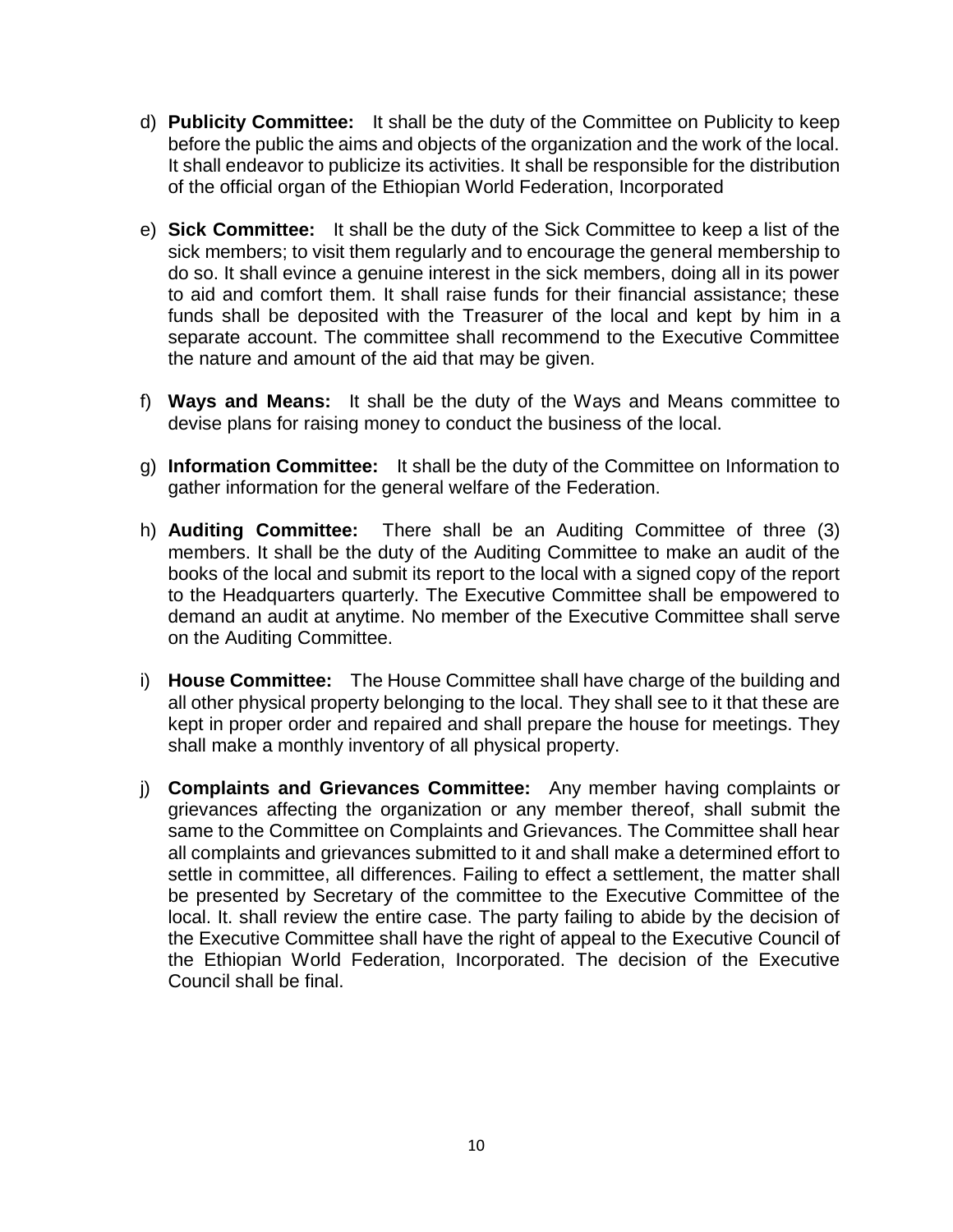#### **ARTICLE VIII**

#### **Impeachment of an Officer**

Whenever an officer of any local shall practice malfeasance in office, or shall conduct himself in a manner unbecoming an officer, he shall be impeached. Any member of the Ethiopian World Federation, Incorporated, in good standing may present charges against an officer. Charges shall be in writing; whenever a charge is preferred against an officer, it shall first be presented to the Committee on Complaints and Grievances. This Committee shall hear and examine the evidence immediately upon presentation of the charges. Should the evidence be found insufficient to warrant a trail, the Committee on Complaints and Grievances, shall, by majority vote, dismiss the charges. Should the evidence warrant a trial, the committee shall recommend to the President suspension of the officer. The President shall suspend the officer, pending trial. Should the officer charged be the President, any recommendations for his suspension shall be made to the First Vice-President. The Committee on Complaints and Grievances, if it finds that a trial is warranted, shall submit the charges to the Executive Committee within twenty-four hours. The Executive Committee of the local shall hear these charges and on the evidence submitted on both sides render a fair decision. The defendant shall have the right of appeal to the Executive Council of the Ethiopian World Federation, Incorporated. The decision of the Executive Council shall be final.

#### **ARTICLE IX**

#### **Units**

Section 1. A unit is a group within a local, which is required to perform certain specialized duties or task. The personnel of all units, appointed by the president, shall be subject to the approval of the Executive Committee.

- a) **Medical:** The Medical Unit shall constitute persons who are members of the medical, dental, pharmaceutical and nursing profession. It shall be their duty to give instructions, lectures and general information on health and other topics affecting the well-being of the membership. They shall give to any group desiring training, instruction in first aid, hygiene and preventive medicine. The local failing to include any of the above named professional persons in its membership shall form a medical unit among the lay members. This unit shall invite such members of the above named professions as are available to conduct classes and give instruction in the subjects aforementioned.
- b) **Musical:** Every local shall have the right to set up a Musical Unit. This unit shall consist of a band, orchestra and a choir. Each department shall have its own musical director. The musical directors shall be qualified musicians.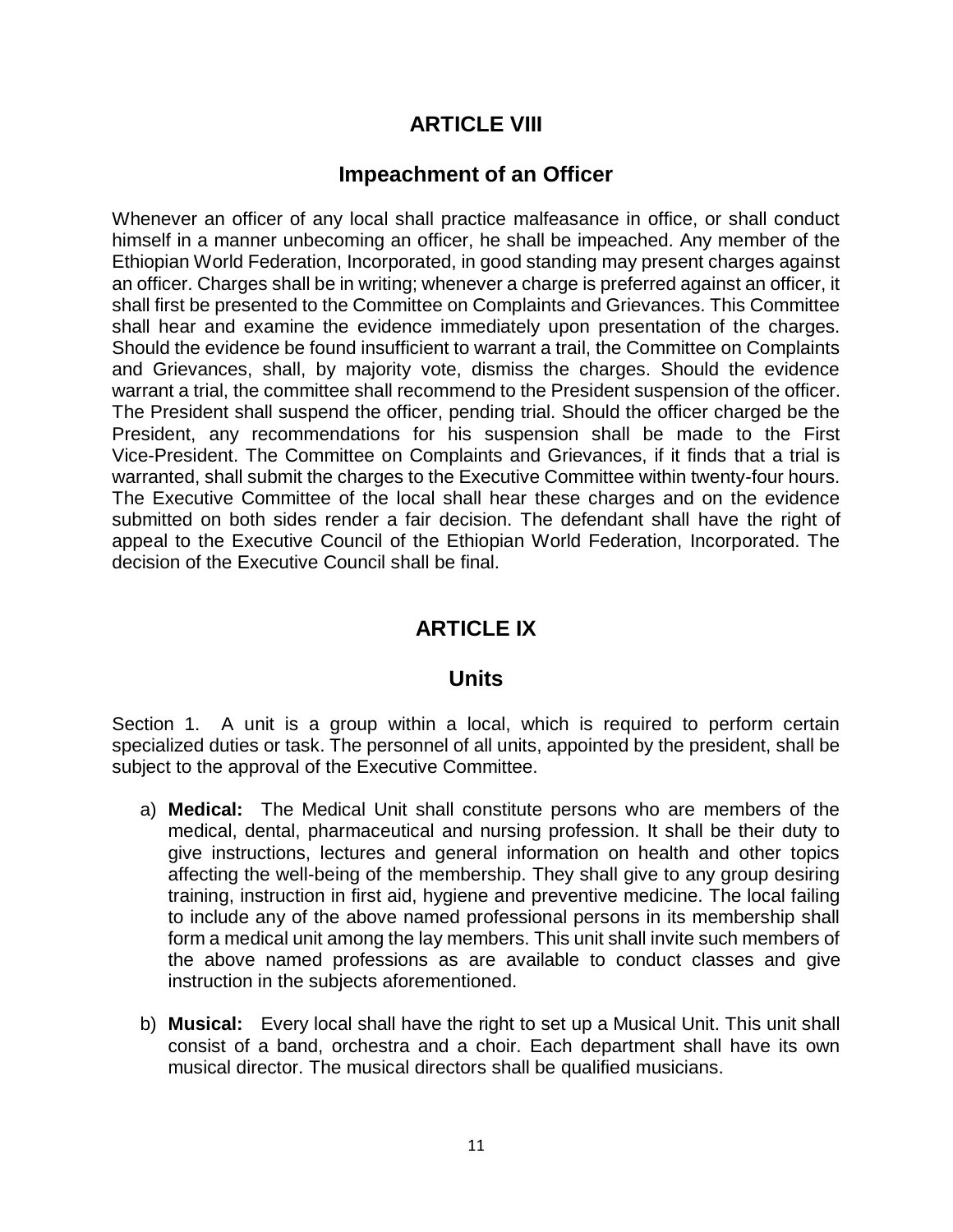- c) **Juvenile:** Every local shall have the right to set up a Juvenile Department and to determine its functions.
- d) **Women's Auxiliary:** Each local shall have the right to establish a Women's Auxiliary. It shall be the duty of the Women's Auxiliary to raise funds to be used for the expense of delegates to the Convention, to provide for the care, keep and comfort of international officers visiting the local on business, and for any other business which the Executive Committee shall decide.

### **ARTICLE X**

#### **Benefits**

Section 1. Benefits: All financial members of the Ethiopian World Federation, Incorporated, shall be entitled to the benefits hereafter mentioned:

- a) All applications for help shall be referred to the Sick Committee, which may recommend aid according to the circumstances of the case.
- b) The Ethiopian World Federation, Incorporated, shall attempt to make or find employment for its members who make application for such employment.
- c) **Death:** The Ethiopian World Federation, Incorporated, shall establish a burial fund; each member of the Ethiopian World Federation, Incorporated, in order to obtain the benefits of this burial fund shall have subscribed to the fund for at least one (1) year and shall be in good financial standing in the organization. The subscription to the burial fund shall be \$.25 per month. Upon conclusive proof of death, the Ethiopian World Federation, Incorporated, shall subscribe from this fund the sum of One Hundred (\$100.00) Dollars towards the funeral expense of the deceased. Any member who fails to subscribe to the burial fund for three months shall be unfinancial in this fund and shall not be entitled to the benefits of this fund Any member who is unfinancial in the Ethiopian World Federation, Incorporated, shall be classified as unfinancial in the burial fund. The Financial Secretary of the local shall collect from each member monthly the subscription to the burial fund.

### **ARTICLE XI**

Section 1. **Observance of National Holidays**. The Ethiopian World Federation, Incorporated, shall observe with appropriate ceremonies the following holidays: **Maskal**, Birthday of **Emperor Haile Selassie I**, **Constitution Day**, and any other holiday that shall be declared.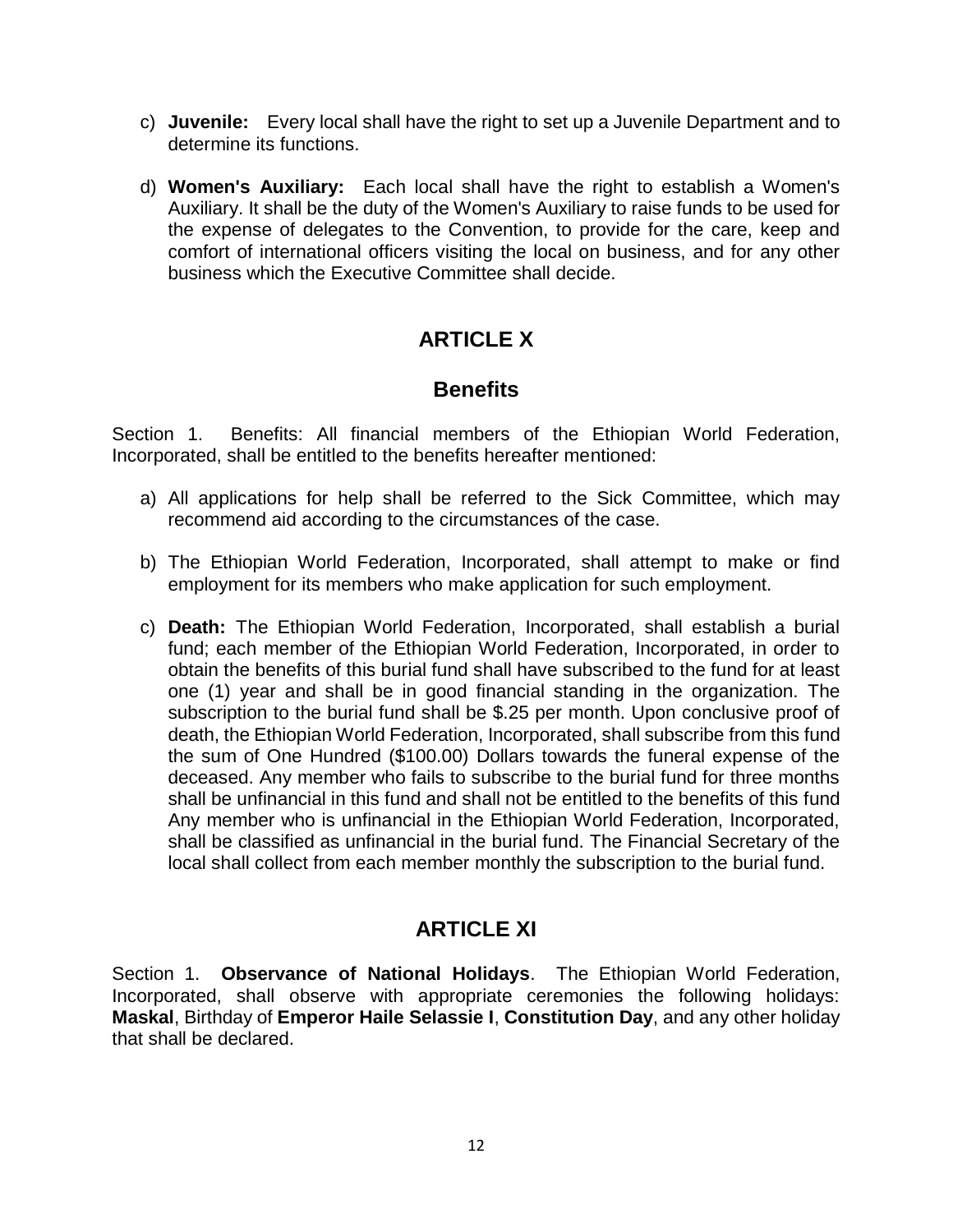#### **ARTICLE XII**

#### **Amendment**

The Constitution may be amended by the following procedure:

Notice setting forth a copy of the proposed amendment shall be submitted at a regular Convention and shall require a majority vote for endorsement. The Convention shall set a time limit not exceeding one (l) year within which each local shall vote upon the proposed amendment. The Executive Secretary shall transmit an official transcript of the endorsed amendment to each local. A majority vote in each local shall determine the vote of the local. The amendment shall be declared ratified when three-fourths of the total number of locals shall have voted affirmatively for the proposed amendment.

#### **BY-LAWS**

Section 1. Order of Business.

- 1. Call to Order by the Presiding Officer.
- 2. Devotional Exercises.
- 3. Roll Call of Officers.
- 4. Remarks by the Presiding Officer.
- 5. Reading of Minutes of the Previous Meeting.
- 6. Unfinished Business.
- 7. Communications.
- 8. Applications for Membership.
- 9. Report of Special Committees.
- 10. Report of Standing Committees.
- 11. Admission of New Members.
- 12. Good and Welfare.
- 13. Closing Remarks.
- 14. Receipts of the Meeting.
- 15. Adjournment.

Section 2. **Monthly Reports.** All locals must send monthly reports and returns to the Headquarters.

Section 3. **Names and Addresses of Officers.** The names and addresses of the officers of all locals must be filed at Headquarters. It is the duty of the local to send this information to the headquarters within ten days from the date of election.

Section 4. **Time and Place of Regular Meetings.** All locals shall inform the Headquarters of their time and place of regular meetings.